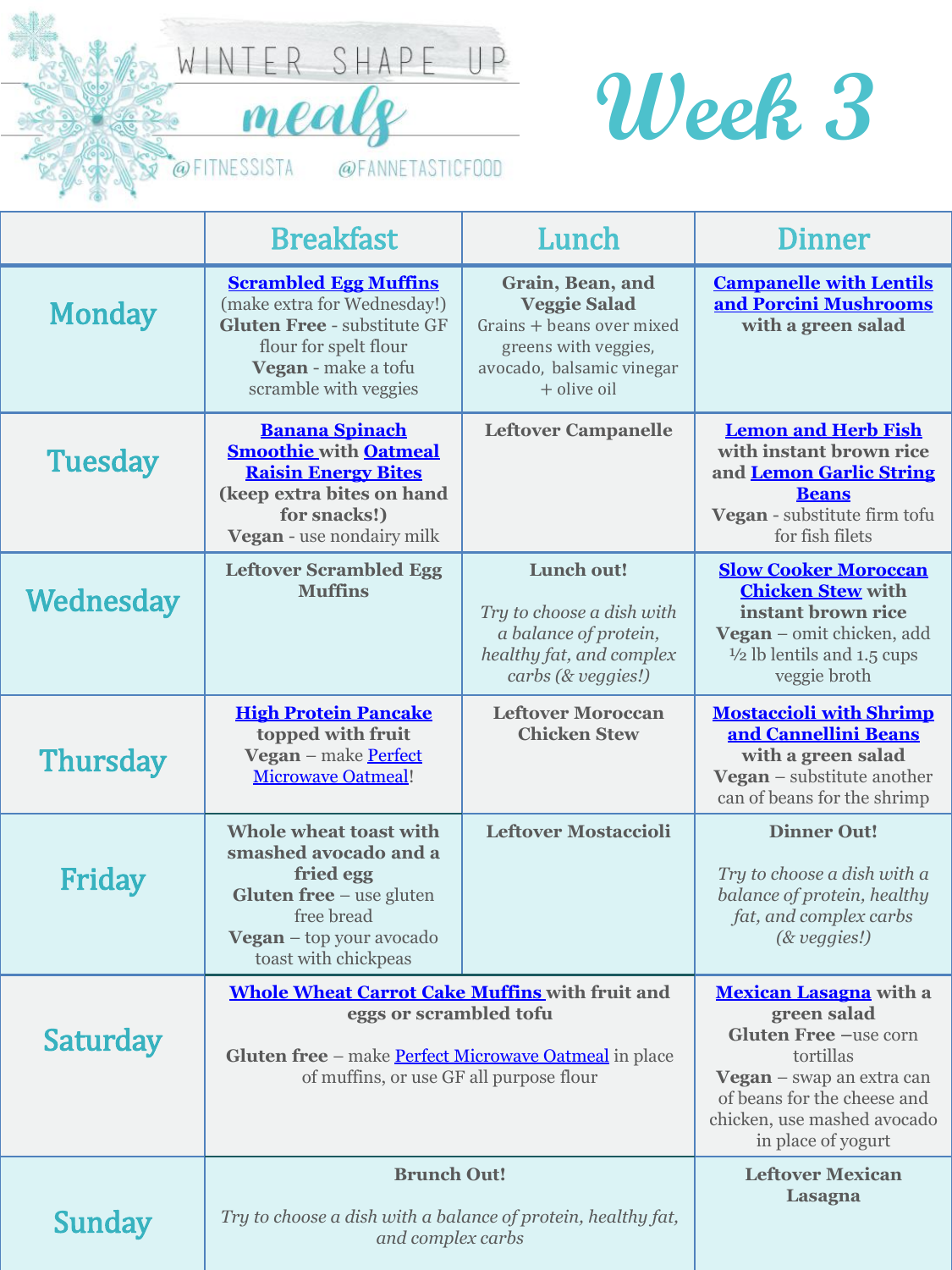

# **Week 3 Shopping List**

# **Produce**

Bananas 2 bags spinach 1 pint grape tomatoes 1 lb carrots 3 bell peppers 1 onion 1 tomato Green beans Avocados Garlic 2 lemons Basil Cilantro Parsley Thyme Greens for salads Veggies for salads Fruit for breakfast toppings

#### **Meat & Fish**

White fish filets 1 rotisserie chicken (or cooked chicken breast) 2 lb chicken breasts 1 lb medium shrimp

# **Canned & Jarred Goods**

1 quart veggie or chicken broth 1 – 28oz can diced tomatoes 1 can pitted green olives 1 can chickpeas 1 can kidney beans 1 can lentils 1 can black beans 1 can cannellini beans Beans for salads 16 oz jar salsa 2 – 2.25oz cans sliced olives Unsweetened applesauce Peanut butter

# **Dairy, Eggs, & other Refrigerated Goods**

Milk (non-dairy or dairy) Eggs Plain greek yogurt Shredded cheddar cheese

# **Dry Goods & Bread**

1 oz dried porcinis **Oats** Grains of choice for salads Instant brown rice Corn or flour tortillas Whole wheat bread (or GF) Dried apricots Raisins Walnuts Ground flax Spelt flour (or GF) Whole wheat pastry or GF flour 1 box Barilla [Campanelle](https://www.barilla.com/en-us/products/pasta/classic-blue-box/campanelle) pasta (or Barilla [gluten free pasta](https://www.barilla.com/en-us/product-results/pasta/range/gluten-free/?sort=alpha)) 1 box Barilla [Mostaccioli](https://www.barilla.com/en-us/products/pasta/classic-blue-box/mostaccioli) pasta (or GF)

#### **Seasonings, Condiments & Staples**

Olive oil Salt and pepper Balsamic vinegar Ground cumin Smoked paprika Ground coriander Garlic powder Dried dill Dried parsley Brown sugar Vanilla Ground cinnamon Ground nutmeg Baking powder Baking soda